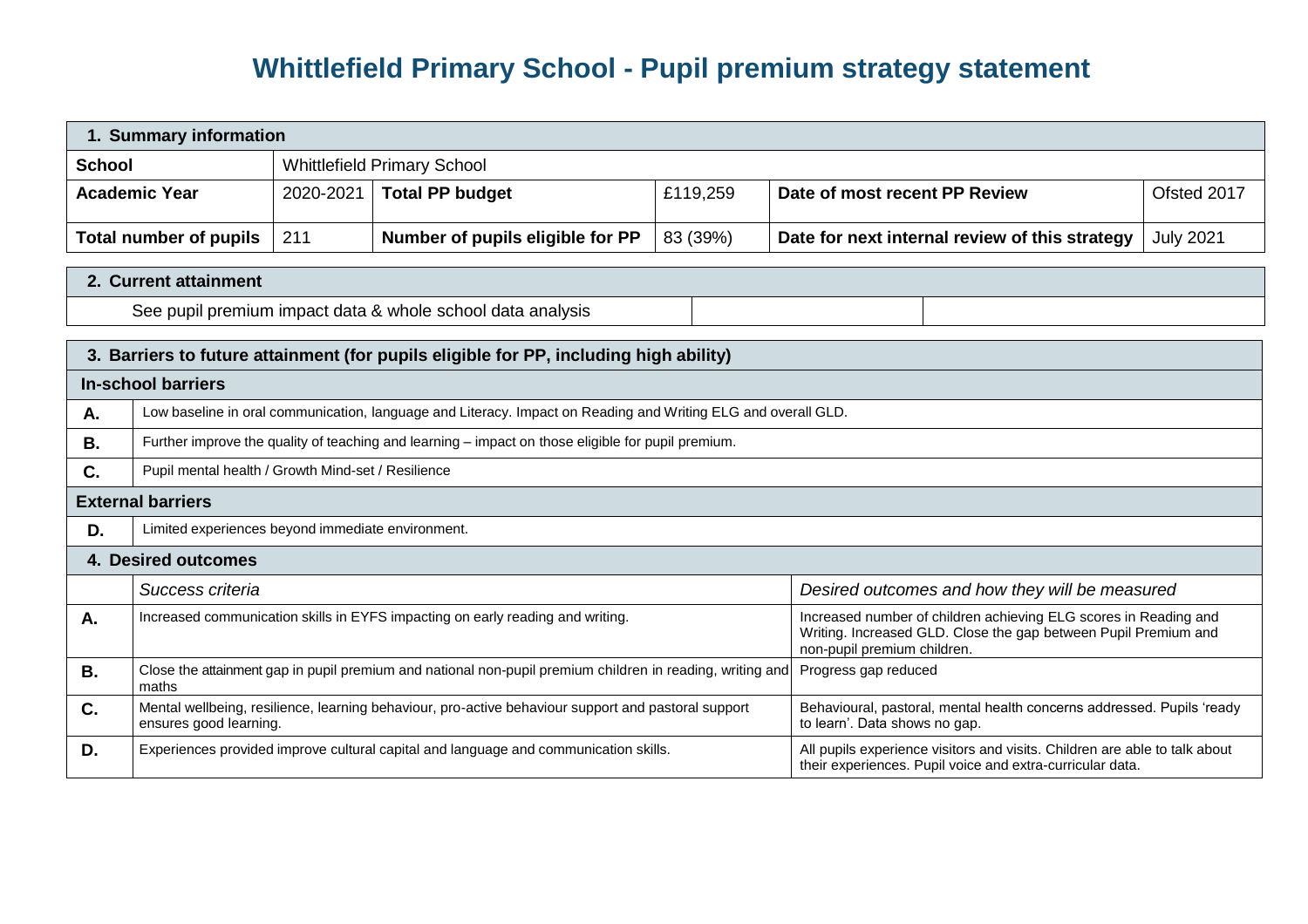## **5. Planned expenditure**

**Academic year 2020-2021**

The three headings below enable schools to demonstrate how they are using the pupil premium to improve classroom pedagogy, provide targeted support and support whole school strategies.

## **i. Quality of teaching for all**

| <b>Desired outcome</b>                                                                                         | Chosen action /<br>approach                                                                                                                                                                                                           | What is the evidence and rationale<br>for this choice?                                                                                                                                                                                                                                                                                                                                                     | How will you ensure it is<br>implemented well?                                                                                                                                | <b>Staff lead</b>                    | When will you<br>review<br>implementation?                                                                              |
|----------------------------------------------------------------------------------------------------------------|---------------------------------------------------------------------------------------------------------------------------------------------------------------------------------------------------------------------------------------|------------------------------------------------------------------------------------------------------------------------------------------------------------------------------------------------------------------------------------------------------------------------------------------------------------------------------------------------------------------------------------------------------------|-------------------------------------------------------------------------------------------------------------------------------------------------------------------------------|--------------------------------------|-------------------------------------------------------------------------------------------------------------------------|
| A<br>Increased<br>communication skills in<br>EYFS impacting on early<br>reading and writing.                   | 1-Wellcomm assessment<br>used to identify<br>communication / language<br>baselines and to measure<br>progress made<br>2- Wellcomm intervention<br>used to improve<br>communication / language<br>/ vocabulary in EYFS                 | Detailed research into appropriate<br>assessment and intervention tools.<br>Consistently good provision (environment,<br>assessments & practice) provides<br>communication experiences, language<br>development, reading and writing progress<br><b>EEF EY Toolkit Evidence: Overall, studies</b><br>of communication and language approaches<br>consistently show positive benefits for young             | Resources purchased and training<br>given by EYFS/SENCo. EYFS lead<br>to monitor. Additional staffing<br>funded to support communication /<br>language interventions in EYFS. | <b>EYFS</b><br>lead/<br><b>SENCo</b> | Regular post<br>interventions of<br>assessment of<br>children. End of<br>academic year data<br>for ELGs and<br>Wellcomm |
|                                                                                                                | 3- Overstaffing in EYFS to<br>increase communication<br>modelling and dialogue<br>4- Continuous provision<br>consistently good including<br>language rich teaching<br>(including interventions),<br>learning and quality<br>resources | children's learning, including their spoken<br>language skills, their expressive vocabulary<br>and their early reading skills. On average,<br>children who are involved in communication<br>and language approaches make<br>approximately six months' additional<br>progress over the course of a year.                                                                                                    | EYFS Lead/SLT monitoring, EYFS<br>cluster discussions and<br>moderations. Continued professional<br>learning for staff.                                                       | <b>EYFS</b><br>lead/<br><b>SLT</b>   | In line with SIP<br>milestones<br><b>EYFS T&amp;L</b><br>observation<br><b>EYFS data collection</b>                     |
| <b>B</b> Quality of T&L<br>including -<br>Closing the gap in<br>pupil premium and non<br>pupilpremium progress | Half termly data monitoring<br>and progress discussions<br>Quality of T&L<br>observations<br>HLTA/ teacher intervention<br>groups<br>Quality marking &                                                                                | Identification of good progress, any<br>underperformance and targeting of greater<br>depth / exceeding.<br>EEF evidence of best practice - Reading<br><b>Comprehension Strategies (Average</b><br>impact +5 months), Oral Language<br>development (Average impact +5 months),<br><b>Social and Emotional Development</b><br>(Average impact +4 months) and Small<br>Group Work (Average impact +4 months). | Phase Leader / SLT data checks / HT<br>pupil progress meetings                                                                                                                | HT / DHT                             | <b>Half Termly</b>                                                                                                      |
|                                                                                                                | feedback                                                                                                                                                                                                                              |                                                                                                                                                                                                                                                                                                                                                                                                            |                                                                                                                                                                               |                                      |                                                                                                                         |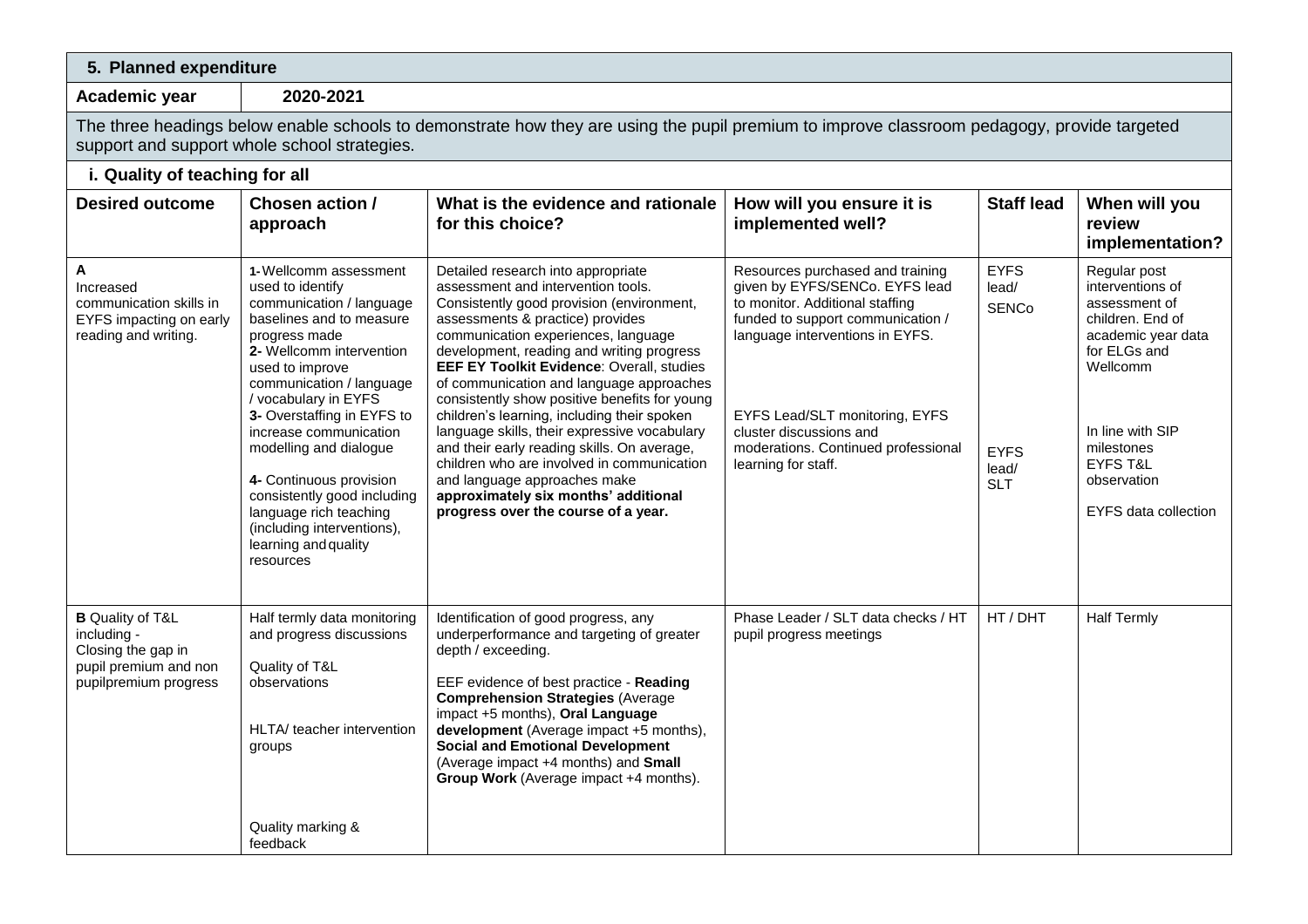| C Pupils 'ready to learn'.<br>Mental wellbeing,<br>behaviour, pastoral<br>concerns do not limit<br>learning | Growth mind-set work<br>Resilience work                                                                                                                                          | EEF evidence and research re metacognition<br>and Self regulation strategies (+ 7 months)<br>% CAMHsS referrals not meeting selection<br>criteria | Staff professional development and<br>integral to T & L observations                                                                                | HT/DHT<br>Phase<br>Leaders               | <b>Half Termly</b>                                                     |  |
|-------------------------------------------------------------------------------------------------------------|----------------------------------------------------------------------------------------------------------------------------------------------------------------------------------|---------------------------------------------------------------------------------------------------------------------------------------------------|-----------------------------------------------------------------------------------------------------------------------------------------------------|------------------------------------------|------------------------------------------------------------------------|--|
|                                                                                                             | Mental health/first aid /<br>well being training<br>Emotional resilience and<br>relationships policy                                                                             |                                                                                                                                                   | Supervision systems for safeguarding,<br>pastoral and staff                                                                                         |                                          |                                                                        |  |
| D Experiences provided<br>improve language,<br>imagination and<br>communication.                            | Visits and Visitors plans for<br>the academic year across<br>school in planning<br>overviews. Funding<br>supported - Transport,<br>localattraction passes,<br>subsidised visits. | Limited experiences beyond immediate<br>environment for many pupils.                                                                              | <b>Educational Visits Coordinator</b><br>monitoring, Visit have lesson plans<br>and evaluations and have to be<br>integral to year group curriculum | Phase<br>Leaders /<br><b>EVC</b>         | Each visit reviewed.<br>overview of year                               |  |
|                                                                                                             |                                                                                                                                                                                  |                                                                                                                                                   |                                                                                                                                                     | <b>Total budgeted cost</b>               | £49,155.00                                                             |  |
| ii. Targeted support                                                                                        |                                                                                                                                                                                  |                                                                                                                                                   |                                                                                                                                                     |                                          |                                                                        |  |
| <b>Desired outcome</b>                                                                                      | <b>Chosen</b><br>action/approach                                                                                                                                                 | What is the evidence and rationale<br>for this choice?                                                                                            | How will you ensure it is<br>implemented well?                                                                                                      | <b>Staff lead</b>                        | When will you<br>review<br>implementation?                             |  |
| Increased<br>communication skills in<br>EYFS impacting on early<br>reading and writing.                     | 1, Speech and language<br>therapy<br>2, Target group work in<br>Nursery and Reception<br>using Wellcomm                                                                          | Individual / small group therapy and targets<br>for those identified<br>Use trained staff for targeted small group<br>intervention                | <b>EYFS</b> lead to oversee<br>progress.<br>EYFS lead/SLT oversee data<br>reviewed in pupil progress                                                | <b>EYFS</b> lead<br><b>EYFS</b><br>lead/ | <b>Termly SENCO</b><br>reviews<br>Half Termly data /<br>pupil progress |  |
|                                                                                                             | 3, LLLI intervention<br>4, NELI intervention                                                                                                                                     |                                                                                                                                                   | meetings.                                                                                                                                           | <b>SLT</b>                               | reviews                                                                |  |